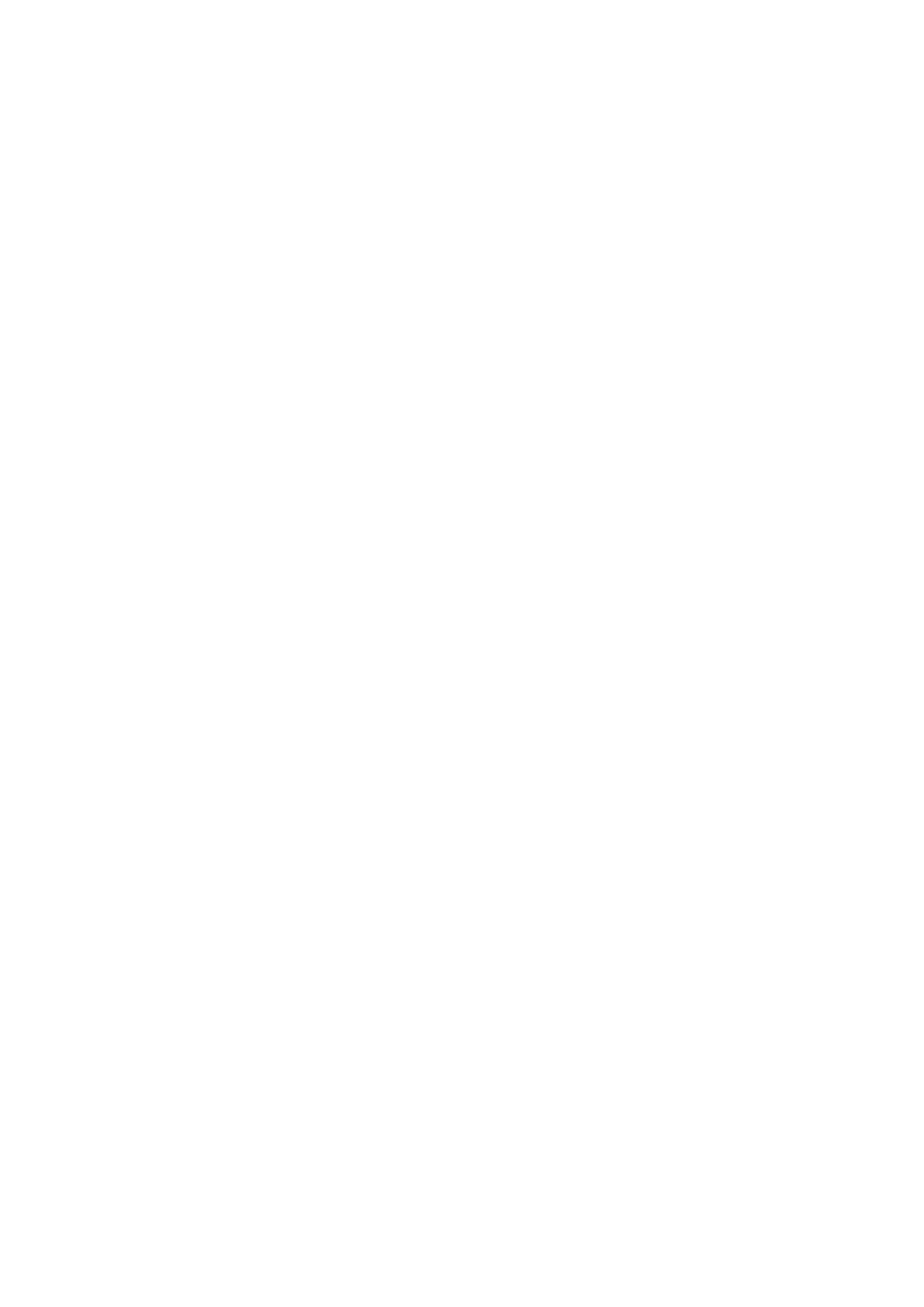(1) a question by Councillor Donald L. Reid to the Cabinet Member for Health and Social Care in the following terms:

"Smoking is one of the voluntary threats to health right across society. I am particularly interested in how smoking has impacted on our young people in North Ayrshire during the Covid-19 pandemic, because whilst the risks to young people of having the Covid-19 and variant vaccinations is reputedly extremely small, taking up smoking has lifetime health implications.

I would be pleased to receive from the cabinet member for Health and Social Care any figures which might be available in relation to young people in North Ayrshire taking up smoking during the Covid-19 lockdowns (period March 2020 – August 2021 or figures as available) and advise of what steps might be taken in North Ayrshire to encourage our young people not to smoke. Secondly please advise of any available figures on the uptake of the Covid-19 vaccination and what steps are being taken to encourage an even fuller uptake by our young people."

Councillor Foster responded in the following terms:

# **Response**

"Specific information in relation to young people and smoking is normally collected and collated via school health and wellbeing surveys. Unfortunately prolonged lockdown periods have meant there has been significant disruption to gathering this valuable information.

The NHS Ayrshire and Arran Smoking Cessation teams have continued to function this year. However, this service has been severely curtailed by staff members being redeployed to support the pandemic response, in particular to support with contact tracing to manage the COVID-19 cases.

Peer support is the most effective way to reduce the numbers of young people starting to take up smoking or vaping. Nicotine is highly addictive and young people require significant support to stop smoking / vaping. Working with schools, colleges or other areas where young people access to provide positive messages and cessation services is the most effective way to reduce the numbers of young people smoking. Encouraging parents, grandparents, other carers to access smoking cessation is an effective way to tackle intergenerational smoking. Many children are introduced to tobacco or vaping via their parents or other family members. A focus on the expense of smoking rather than health benefits is more effective with young people, highlighting the opportunity costs of spending cash on tobacco or vaping materials can be a powerful incentive and through consultation with young people different needs are highlighted for different areas.

Contd.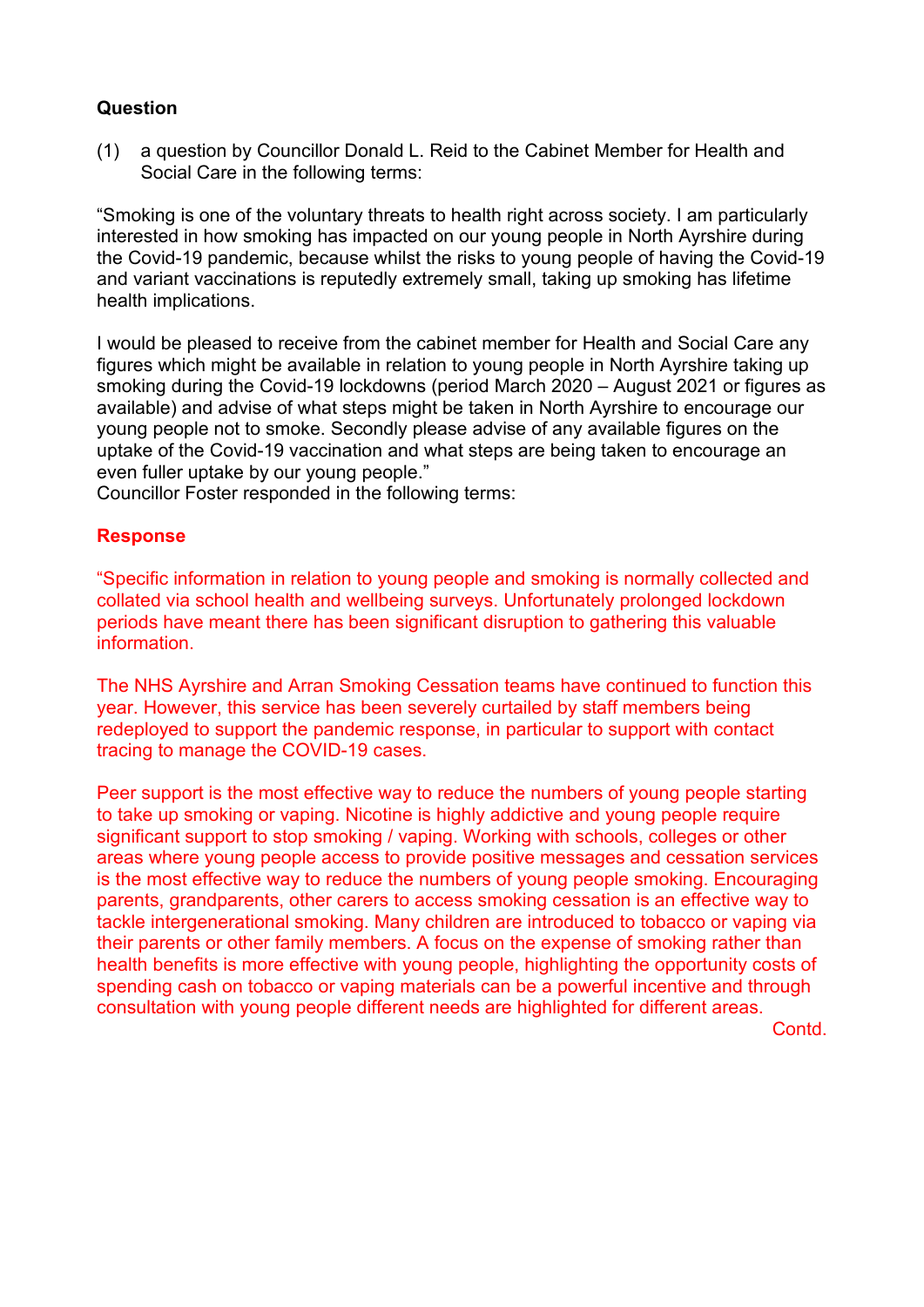For North Ayrshire as at  $7<sup>th</sup>$  September across adult members of the population 94.2% have had their first vaccination and 88.2% have has both doses. For our younger people aged 16 to 17 so far 47.8% have come forward for their first vaccination and 10% have had both doses, the vaccination programme roll out and promotion to the younger group continues and is planned to be completed by the end of September. To encourage uptake we have provided many drop-in vaccination clinics for young people and targeted media to encourage them to register on line and access clinics. These targeted messages have also been aimed at those young people who are clinically vulnerable or who live with someone who is clinically vulnerable."

# **Question**

(2) a question by Councillor Donald L. Reid to the Cabinet Member for Green New Deal and Sustainability in the following terms:

"My personal view is that our Waste Management Team in North Ayrshire have done an incredible job of work ensuring continuity of uplift of bins between March 2020 and the present. I would make special mention of the front-line team emptying our bins throughout the pandemic and sincerely thank them for their service during this difficult time. It would be remiss not to also acknowledge the organisational work of our NAC Waste Management team who have had to be innovative to support the front line team through a challenging period.

Can the Portfolio Holder for Green New Deal and Sustainability advise on the current constraints faced by Waste Management in delivering a quality service during still challenging times and in particular make any comment in relation to brown bin uplifts in the Garnock Valley area which seem to be experiencing difficulty in continuity of service as detailed in the NAC calendar."

#### **Response**

"As all Members are aware, nationally, the pandemic has resulted in unprecedented difficulties for a range of sectors over the last 18 months and waste management is no exception.

A combination of factors, including more people at home generating additional waste, physical distancing requirements in our vehicles, and the impact of self-isolation on employee numbers, has presented significant resourcing challenges.

During the first phase of the pandemic, officers were able to mitigate this resourcing impact by training and redeploying colleagues from Streetscene and Roads Services from their normal duties. This swift action meant that we were able to continue our normal waste services uninterrupted, in stark contrast with most other local authorities across Scotland who had to suspend one or more of their waste collections services for weeks and in some cases months.

**Contd**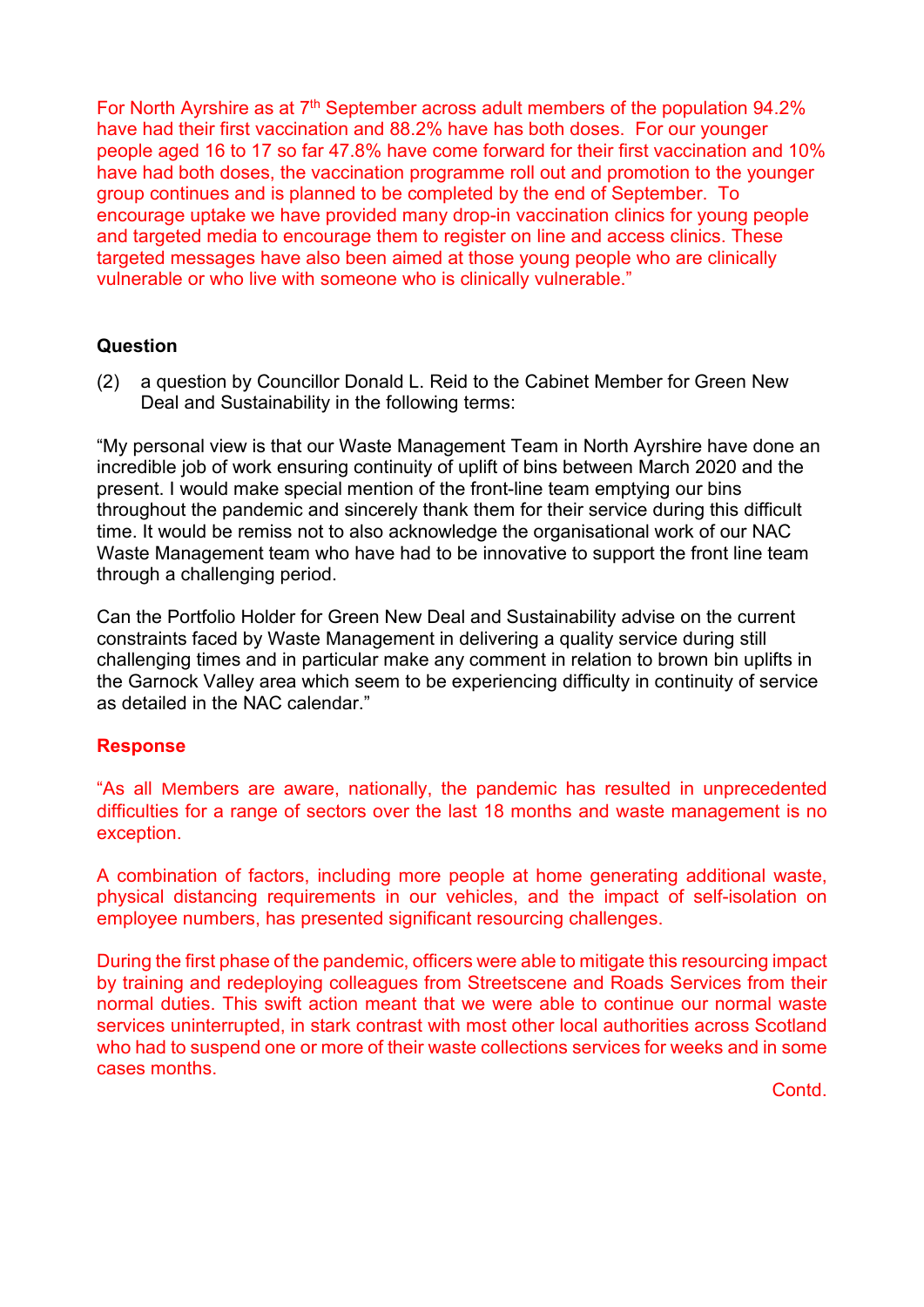During 2021, the challenge has shifted up a gear. The easing of restrictions nationally created visitor management challenges due to good weather and high levels of demand particularly in our coastal areas, and resources have had to be returned to Streetscene to manage this effectively. In addition, the recent increase in positive cases has had an inevitable impact on levels of self-isolation absence. A continued factor is increased tonnages of waste for us to manage due to more people being at home.

All employees have worked tirelessly to ensure waste collections remain as uninterrupted as possible and in the main, our grey, blue and purple bin collections have been largely uninterrupted, with the occasional instances of brown bins being uplifted the day after their allocated day. To counter this, several Saturday shifts have been working during the summer period to ensure that brown bin service delivery is up to date by the end of the working week. Officers have sought to keep members and the public up to date with regular service updates being provided where areas have been affected.

Officers continue to monitor waste management activity on a daily basis and are responding dynamically to the challenges as they develop. As garden waste tonnages naturally reduce now as we move into autumn, we expect this to ease the recently experienced service pressure significantly."

# **Question**

(3) a question by Councillor Donald L. Reid to the Cabinet Member for Participatory Democracy in the following terms:

"NAC Connected Communities have been "cautious in their approach to reopening community centres and halls." They are now open. Whilst this approach is understood, concern has been expressed by some voluntary groups about the detailed form that each group is required to submit, signed by an office bearer on behalf of each group, before they are allowed to resume activities in NAC community centres and halls.

The form, drafted by NAC, headed: *"Conditions for Letting During Covid-19 (Version 6 – August 2021)"* has 28 individual sections which require to be completed. Issues raised by voluntary groups about this form include:

Item 8. I have read, understood and agree to the general terms of let provided to me. This requires once person to comply with the rest of the document.

Item 9. Relates to stopping people entering the hall. An individual volunteer has no right to stop anyone entering any NAC premises or indeed send anyone home who develops Covid-19 symptoms. Nor can a volunteer force anyone to wear a mask.

Item 12. A volunteer involved in running a group may have no knowledge about exemptions for wearing masks.

Item 13. A volunteer can have no control over individuals with regards to maintaining social distancing and has no control over NAC staff on the premises.

Item 14: How is this one individual who has to sign the form, the ability to promote the NHS Test and Protect app with service users?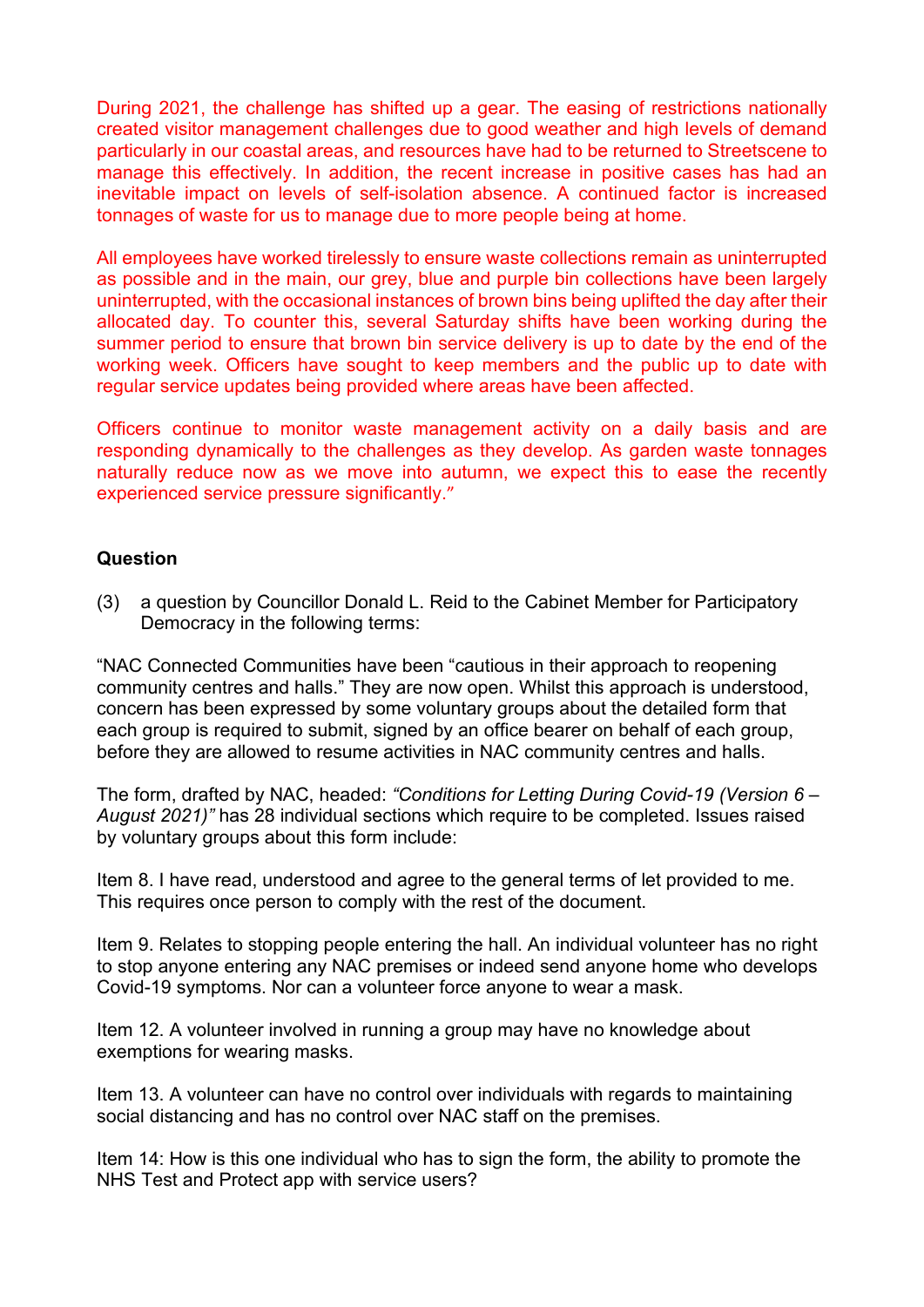Item 15: This asks for far too much information. At best it should be a simple contact number for one person.

Item 16: How can one person be expected to keep up with Government guidelines. A volunteer helping to run a group or club based in the community centre has a difficult enough job. It has been suggested that better wording for the section might be: "We can agree to endeavour to keep the guidance issued by the Community Association and North Ayrshire Council. As this is already different from the Government guidelines then it should be only these guidelines we are asked to follow."

Item 17: A volunteer has no rights to control people entering an NAC building. A volunteer can only advise people to abide by rules set by the Community Association. People can be invited to leave the building in certain circumstances, but a volunteer has no right to evict them.

Item 18: A volunteer has no authority or medical knowledge to question or assess vulnerable people..

Item 19: For reasons already outlined above, a volunteer cannot force people to use the hand sanitiser, only request them to do so. It might be possible to promote the requirements, but difficult to control how this might operate in different parts of the building. Control the use of catch kill it Bins. How do you do that?

Items 20 & 23: A volunteer cannot spray or sanitise all equipment as this could damage the equipment viz camera club equipment. They can only use reasonable endeavours to ensure equipment is safe to use.

Item 25: Contact insurance holder to see if the group is covered for the let. This implies that the volunteer is legally responsible for any claims that might arise by individuals with reference to Corona-virus. Morever, is there any insurance company that covers claims for Covid-19?

The whole document transfers the responsibility for covid-19 virus control to one individual who may not be knowledgeable about covid-19 and has no medical qualifications. In addition the document applies standards of control that appear to be contrary to government expressed requirements. To comply each group would in reality have to set up a control group who would be monitoring the behaviour of all the members in all parts of the hall during a club meeting.

Although the document is initially stated as a survey it also states "Conditions for letting during Covid 19," implying it is part of the leasing contract. This is reinforced by statements within the document.

In essence this entire document is problematic for the individual required to sign on behalf of a club, group or organisation.

Put simply it can be sorted by simplifying that the club etc will make its best efforts to comply with the general requirements of the community centre.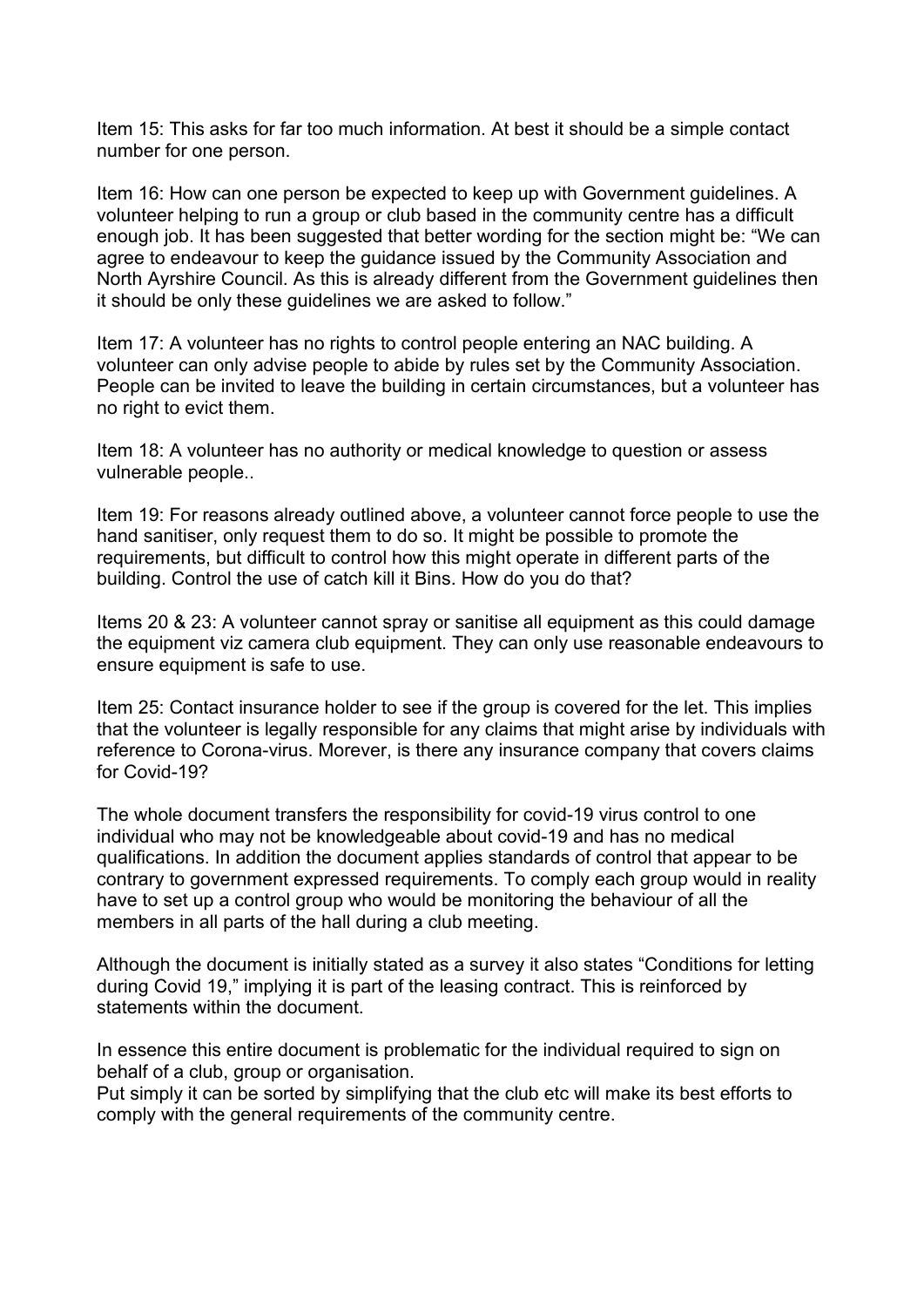Can the Cabinet Member for Participatory Democracy advise if this complex document can be simplified to reduce the onerous duties placed on the individual signing the NAC 'Regular Lets' booking form?"

# **Response**

"We are currently reviewing the toolkit and form as part of the next stage of the phased return of Community Facilities and will take these comments into account.

The NAC 'Regular Lets' booking form is part of the service restart toolkit. When a 'let' is agreed it forms a legal contract with the individual signing it. As such, the individual signing the contract must be completely clear about their responsibilities with regard to preventing the spread of COVID-19."

# **Question**

(4) a question by Councillor Larsen to the Cabinet Member for Education in the following terms:

"Can the Cabinet Member confirm if any child has been assessed and placed in Early Years at Lockhart Campus?"

# **Response**

"Assessment of current need in the early years' population is ongoing and assessment already undertaken has established that, at present, our local early years centres and classes can appropriately meet the needs of the children beginning this stage of their education.

Therefore, no child under the age of 5 is accommodated in Lockhart Campus at this time."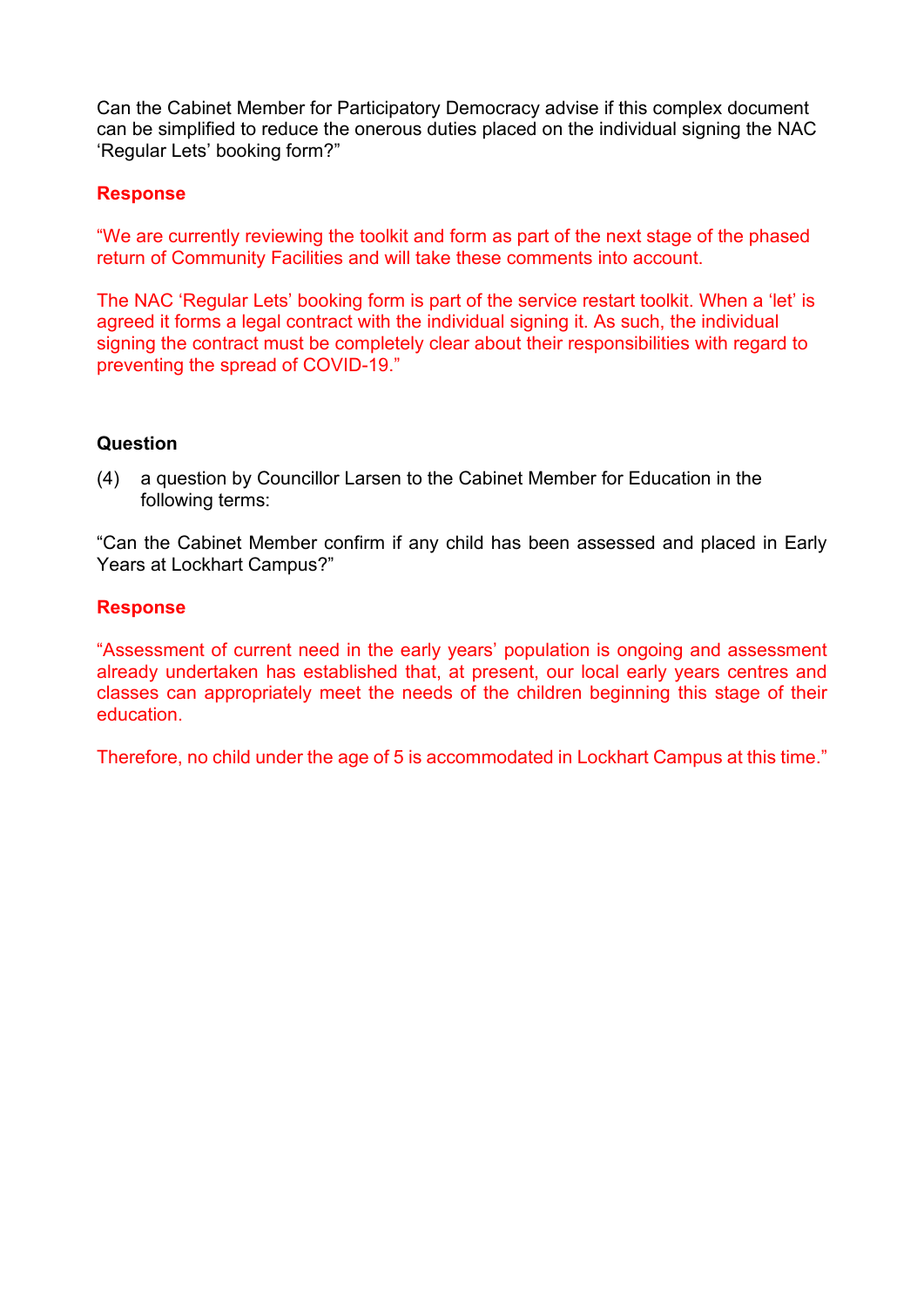(5) a question by Councillor Ferguson to the Cabinet Member for Education in the following terms:

"To ask the Cabinet portfolio holder for Education to advise this council how many primary and secondary school children in North Ayrshire have received a free laptop or a tablet, and a free internet connection as per the SNP election promises made in May 2021?"

#### **Response**

"During session 2020-2021, a total of 1734 devices were distributed to children and young people in North Ayrshire and a further 509 connectivity solutions. These devices were funded by the Scottish Government Digital Inclusion Grant Funding and do not form part of the SNP Election commitments from May 2021. We are still awaiting further detail around the arrangements for academic session 2021-2022. In addition to Scottish Government funding, NAC has invested in additional devices for pupil home use by creating a digital families fund and has committed £250,000 per year to provide access to devices and connectivity for online learning and activities."

#### **Question**

(6) a question by Councillor Ferguson to the Cabinet Member for Education in the following terms:

"To ask the Cabinet portfolio holder for Education how many school-aged children have received a free bike in North Ayrshire as per the SNP election promises made in May 2021?"

# **Response**

"None, the Scottish Government has announced the first six pilot projects selected to offer free bicycles for school age children who cannot afford one. North Ayrshire Council is not one of the initial pilot projects selected."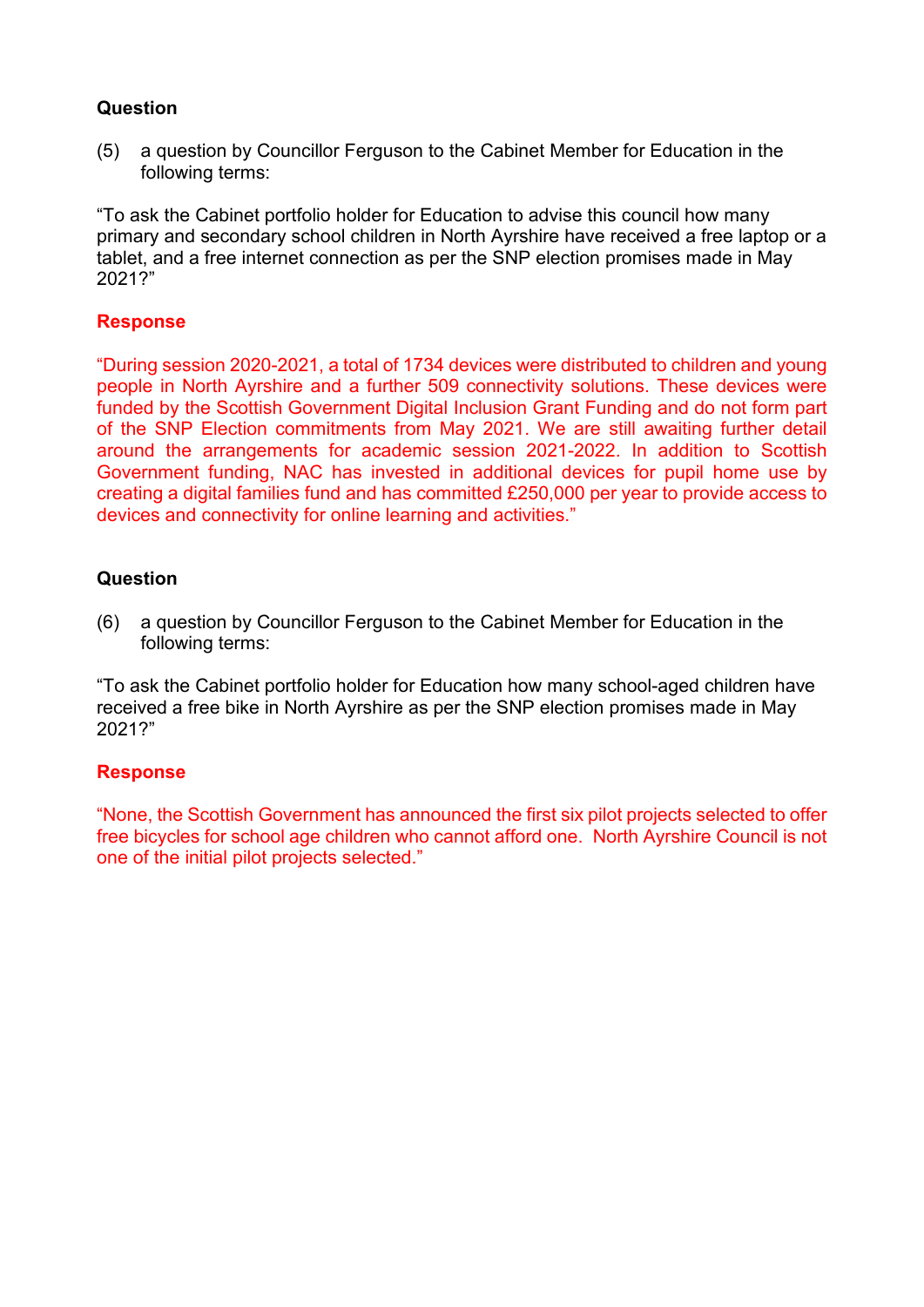(7) a question by Ferguson to the Cabinet Member for Green New Deal and Sustainability in the following terms:

"To ask the Cabinet portfolio holder for Green New Deal and Sustainability to advise this council how many trees have been planted by the council in North Ayrshire since this council declared a climate emergency in 2019?"

#### **Response**

"This Council declared a climate emergency in summer 2019. Recognising the vitally important role of trees in tackling climate change, in March 2020 the Council allocated £500,000 of funding for a major tree planting programme. Despite the challenges presented by the pandemic, work progressed on a detailed Tree Planting Strategy, which was approved by Cabinet in January 2021. This set out our ambitious plans to plant 108,000 trees across North Ayrshire this decade as part of the Council's commitment to be 'net-zero' by 2030.

Officers have been working closely with our community partners, and together we have already planted 2,660 trees at a variety of locations since the climate emergency was declared. Officers are also continuing to collaborate with partners on a large pipeline of various projects, ranging in scale from a few hundred trees to tens of thousands. One of the larger projects will be as part of our major Community Wealth Building regeneration initiative at Lochshore in Glengarnock and this is scheduled for planting to commence in this coming growing season with an anticipated 20,000 trees being planted overall when completed. Officers are also engaged with a number of local schools to develop local planting initiatives with young people which will see 4,000 saplings donated by Woodland Trust for school tree planting sites across the whole of the school estate. This planting will commence shortly. The overall tree planting programme will create a new woodland resource in North Ayrshire by 2030, with an ambition to complete all the planting required by the 2025/26 growing season to ensure that saplings are well on their way to maturity by the 2030 target."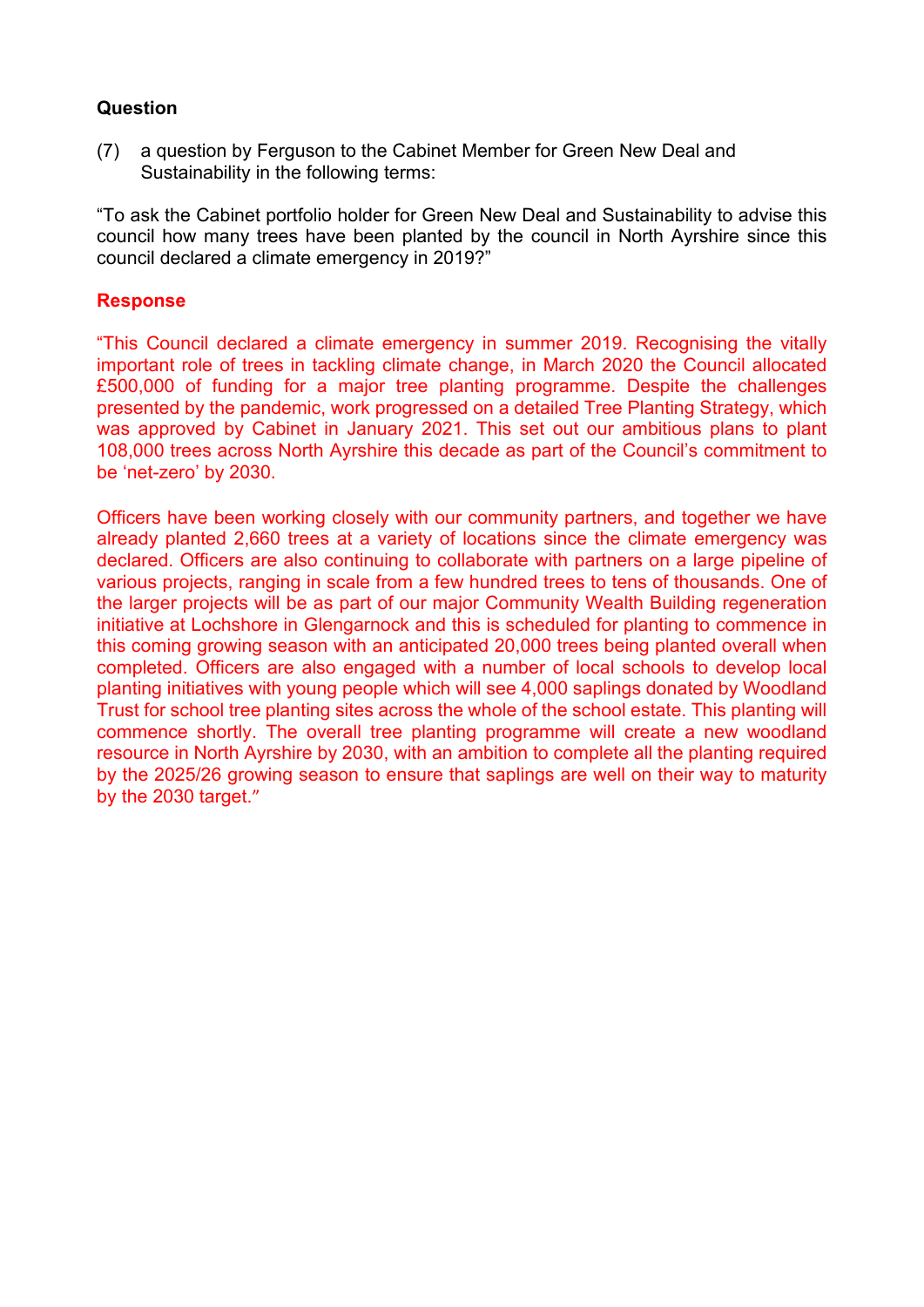(8) a question by Councillor Billings to the Leader of the Council in the following terms:

"It has been reported that the Scottish government does not agree with the proposed funding arrangements for the development of Ardrossan Harbour. Reports indicate that the Scottish government wants the port's owner to take a greater responsibility for the funding of the work. At the meeting of North Ayrshire Council in February 2021 we were told that if the work on the development of the harbour didn't start by this summer there is no way that the port would be ready to take the new Glen Sannox ferry, which we are told will come into service in 2022.

Please could the Leader of the Council provide members with an update on what is happening with the Ardrossan Harbour project?"

# **Response**

"Discussions between Transport Scotland and Peel Ports Group continue on the commercial arrangements for the delivery of the project. Scottish Ministers continue to advise us that they are committed to the ferry service operating from Ardrossan and that they are working to secure a cost-effective solution that delivers the upgrade of Ardrossan Harbour. NAC remains in on-going dialogue with officers in TS and the Minister to try and bring this to a satisfactory conclusion as soon as possible enabling these much-needed works to progress.

Given the significant delays that have been caused to this project because of the failure to conclude satisfactory agreements on the Harbour redevelopment, it is virtually impossible that construction works at Ardrossan could be completed in time to accommodate the new Glen Sannox when it comes into operation between July 2022 to September 2022."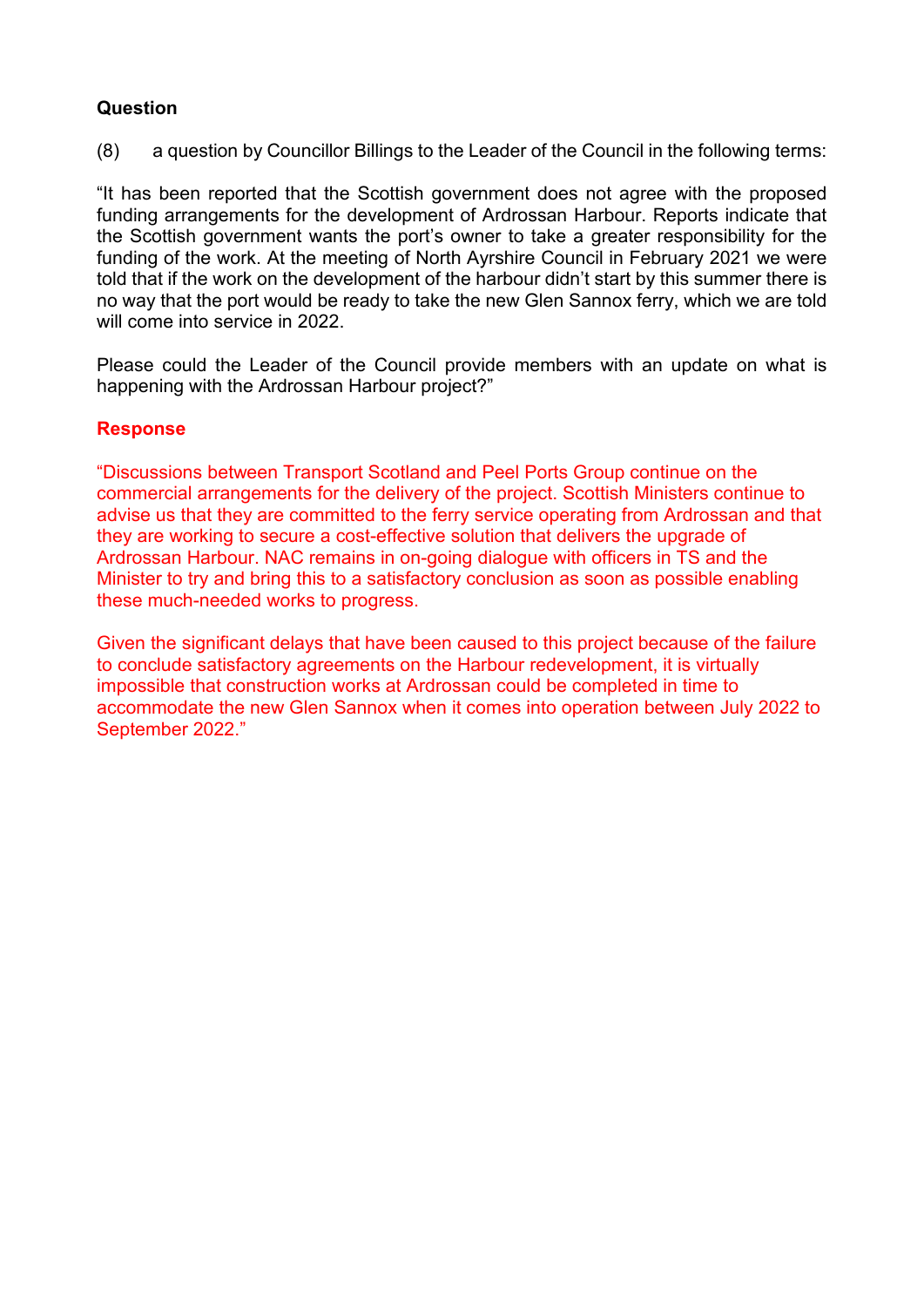(9) a question by Marshall to the Leader of the Council in the following terms:

"Consequent on the power-sharing deal between the SNP and the Greens the latter have been empowered to bring forward proposals for rent controls in the Private Rented Sector (PRS).

What benefit, if any, will accrue to the PRS in North Ayrshire?"

#### **Response**

"Rent controls can take many different forms and there are currently no details as to what mechanism will be proposed. The member will be aware for example that the Scottish Government previously responded to Living Rent's campaign for rent controls with the legislative power for local authorities to introduce rent pressure zones – a mechanism which has proven completely ineffectual with not a single local authority in Scotland introducing a RPZ due to the hurdles placed in front of them by the Scottish Government's legislation.

Last year, we did respond to Labour MSP, Pauline McNeil's, Fair Rents (Scotland) Bill consultation in which we supported, in principle, proposals to include caps on annual rent increases in the private sector at CPI plus 1%, and the introduction of a mechanism to allow a tenant in a private residential tenancy to apply to have a 'fair open market rent' determined by a Rent Officer.

The benefits of proper, meaningful, and effective rent controls would be felt by tenants. This would particularly be the case in a locality such as Arran where the housing situation is very pressurised making it much less affordable for the islands young people and those who rely on the islands tourism industry as their principal employment.

Only once we have seen the detail of the proposed mechanism of rent controls will be able to fully assess their impact on the local housing market."

# **Question**

(10) a question by Murdoch to the Leader of the Council in the following terms:

"Does the Leader of the Council agree that an Elected Member should represent their constituents, constituency and local environment, as best they can, asking questions and raising concerns on subjects that may have an impact or affect on public and environmental wellbeing?"

# **Response**

Councillor Cullinane will respond to this question verbally at the meeting.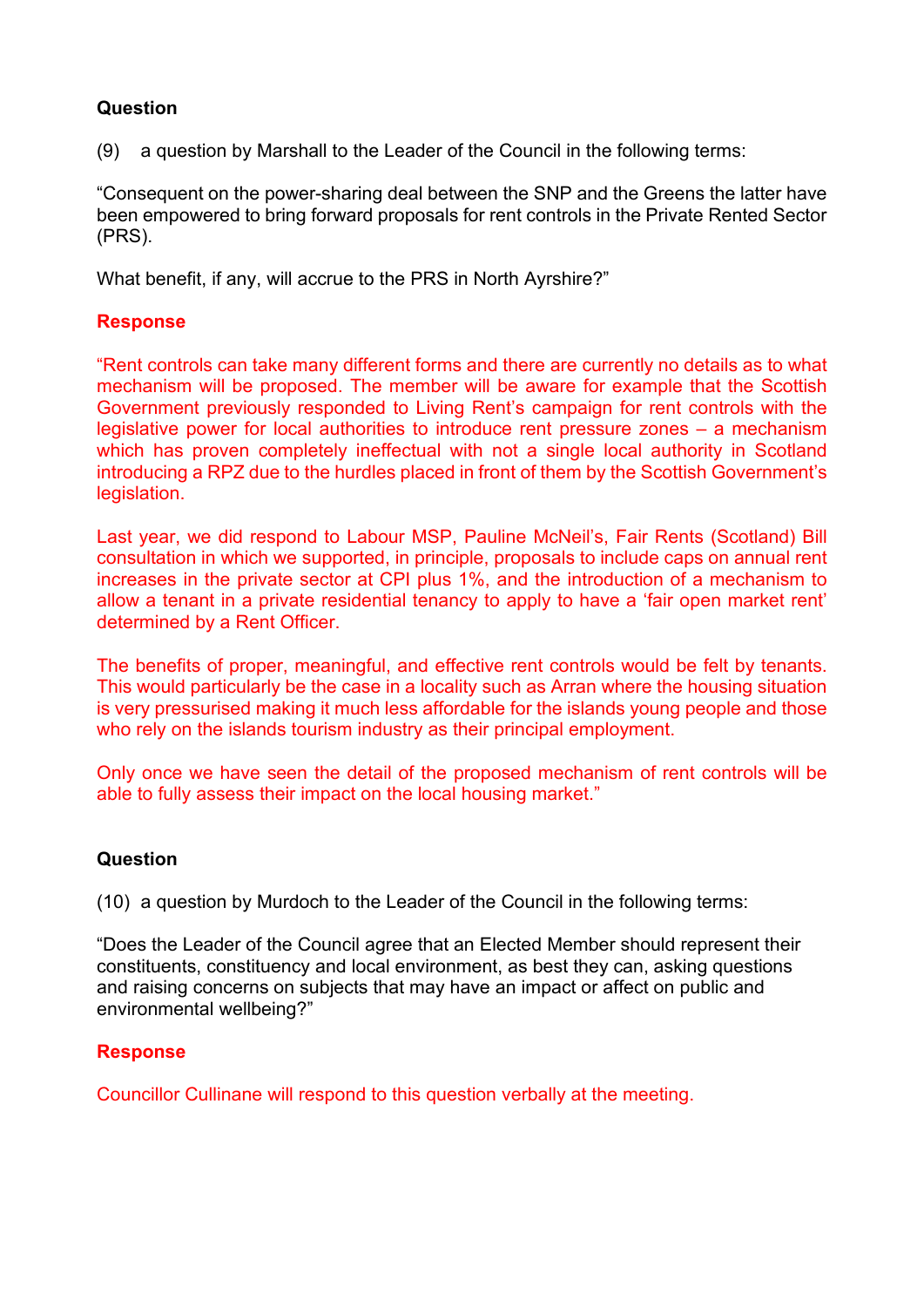(11) a question by Murdoch to the Leader of the Council in the following terms:

"Can the Leader of the Council please provide any examples of a North Ayrshire Sole Trader winning a tender for work with NAC through the Community Wealth Building Initiative and can you please provide details of how many North Ayrshire Sole Traders or small businesses with one or two employees are on the tendering list?"

# **Response**

"Procurement is one of the key pillars of the Community Wealth Building Strategy. From Council spend analysis in 2019/20, 20% of total procurement spend, equating to £43.2m, was spent on a total of 851 local suppliers. Spend data covering the 2020/21 financial year is currently in the process of being finalised and we would anticipate a further improvement on this position as we work towards the Council Plan target of 26% of spend to local enterprises by the year 2024. Public sector procurement do not operate a tendering list as such, this is something which occurs in the private sector. Public sector procurement is represented by various procurement exercises including quick quotes and tenders for each individual contract and framework. Procurement spend includes a range of activity and the type of procurement route is determined by the contract value, with lower value spend of up to £10,000 governed by verbal and written quotes, contracts up to £50,000 for supplies and services and £100,000 for works being the area where Quick Quotes operate and tenders operating above these thresholds. The procurement route for Sole Traders and small businesses is determined by their scale and capacity to deliver (usually measured by turnover) and relevant insurance thresholds. To set some additional context around procurement frameworks, a total of 7 frameworks were put in place during 2020/21 with a value of £39.9m. This included 151 suppliers of which 108 are local suppliers.

Examples of procurement awards specific to small businesses across a range of procurement activities from April 2020 has been provided to elected members for information. Based on the way data is captured this includes 26 small local businesses recorded as having up to 4 employees. It is also recognised however through spend analysis that local businesses of all sizes benefit through high volume, low value spend (under £10,000).

Community Wealth Building aims to continue to build capacity within the small business base and the Business Development Team this financial year have provided over 120 instances of support for businesses from ranging from specialist consultancy, support to access new supply chains, specific help in bidding for local work, access to training support and introduction to new businesses."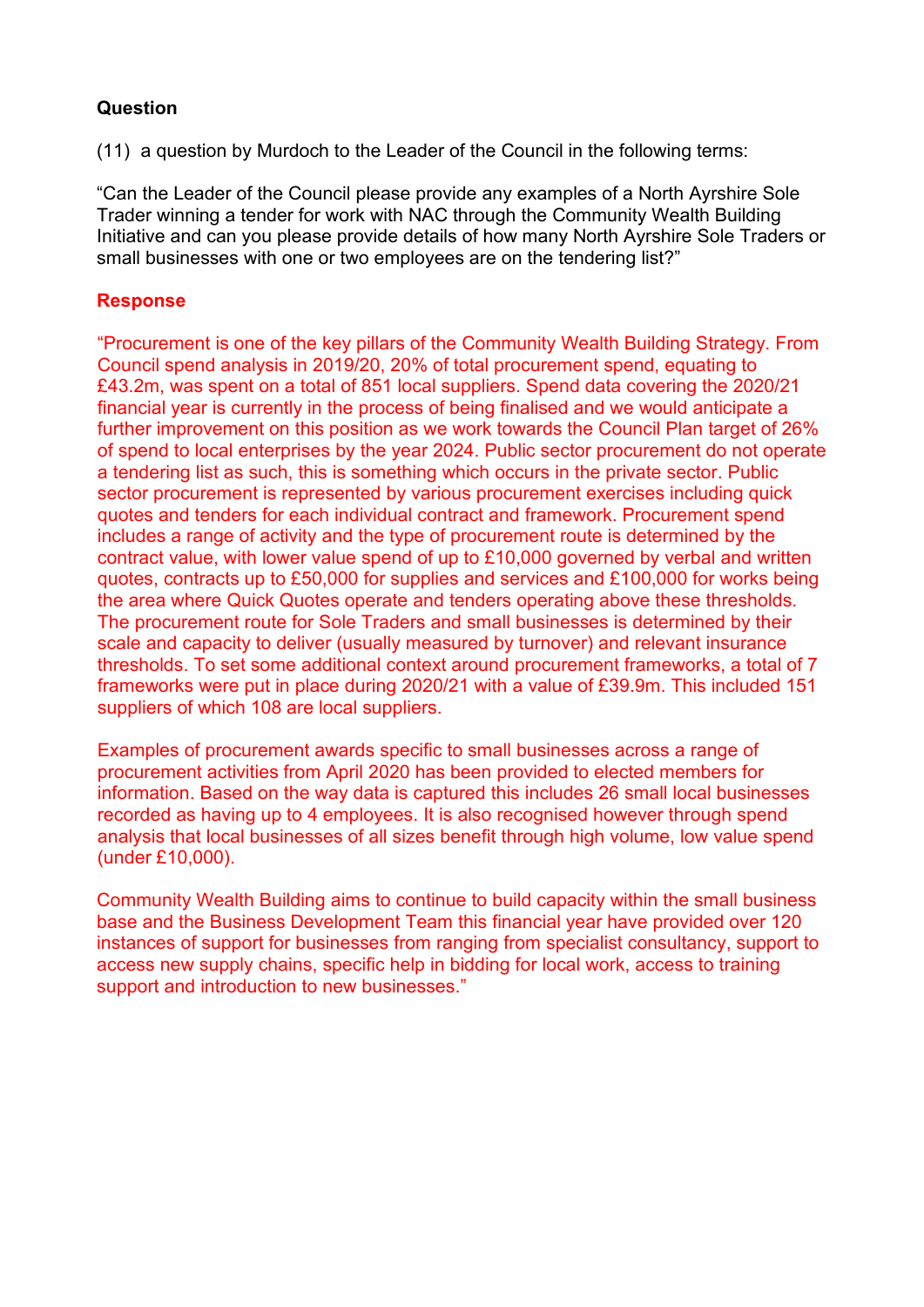(12) a question by Murdoch to the Leader of the Council in the following terms:

"Can the Leader of the Council please provide details of any future tourism related investment in the North Coast other than the Millport Flood Defence or Largs Seawall- related projects?"

# **Response**

"The Ayrshire Growth Deal contains a programme related to marine tourism, which provide £9.5m investment for expansion of Ardrossan Marina (£5.5m) and the remaining £4m to support development of transit or destination marinas on Arran and Cumbrae. Council officers are currently working to develop the transit marina projects. Progress to date includes appointment of marine tourism manager, co-funded through the Council's partnership with Crown Estate Scotland; engagement with the Millport flood protection scheme team to identify project interdependencies, preparation of a technical brief to identify options for the transit marina facilities, engagement with communities to identify priorities and discussions with Crown Estate Scotland to identify potential funding support for the projects. Although there is significant project development work to take place, it is currently targeted that the marina developments will be implemented shortly following the completion of flood protection works, which is understood to be the optimal development phasing.

A Visitor Management Officer Group has been set up to identify external funding to address the impact of increased visitor numbers. A successful application to NatureScot's Green Recovery Better Places Fund has enabled the Council to provide additional Street Scene services (operatives, volunteer litter picking packs and additional bins) to cover the summer season at key tourism sites. An application is currently in progress to the Rural Tourism Infrastructure Fund to provide a network of visitor service hubs around Arran and Cumbrae that aims to alleviate visitor pressure points and provide facilities for motorhome facilities. If successful, additional funding will be sourced to extend this project at other visitor pressure point sites along the coast.

In June 2021, Cabinet approved initial investment proposals totalling £900,000, specifically related to play park, park and other public realm improvements. Officers have been working up detailed project proposals for expenditure of this funding to help improve amenities for both residents and visitors to North Ayrshire.

For the North Coast ward, this will involve a share of this investment, and officers have already scheduled ward by ward discussions with members to discuss draft proposals for feedback and finalisation. The projects include upgrades to play parks, and new street furniture, including bins and benches. Decorative lighting columns at Largs and Millport shorefront are also scheduled for repainting.

The project to replace the sea front car park charging infrastructure is well advanced, and discussions are progressing with regards to investment proposals for upgrade of the Gallowgate toilets and other toilet blocks in Largs.

**Contd**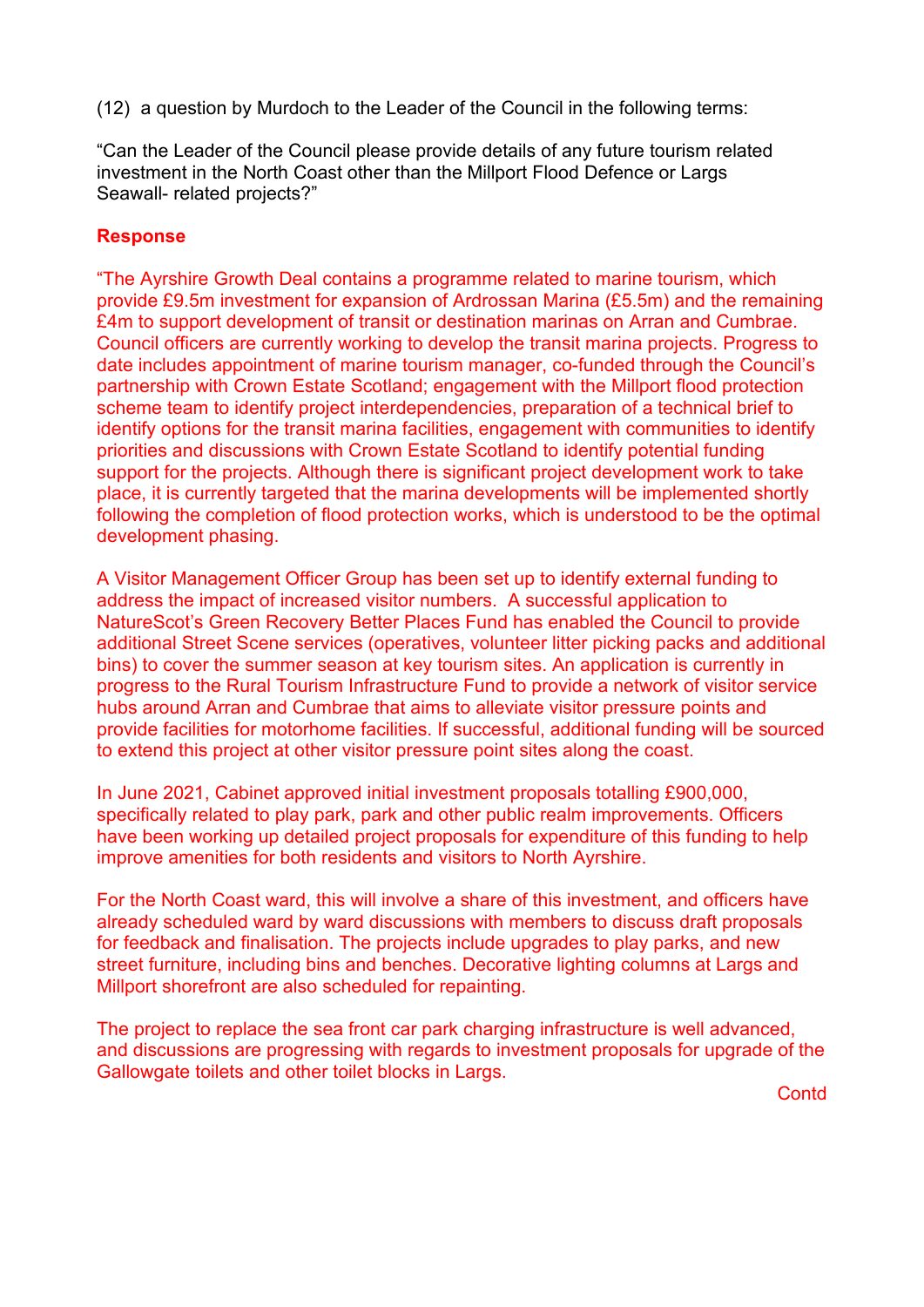**Millport CARS:** Millport Conservation Area Regeneration Scheme (CARS), due for completion in March 2022, is supporting Cumbrae's tourism economy by investing in the community, local businesses and heritage assets and by delivering physical improvements to the conservation area and its environs. The overall scheme represents a total investment of approximately £2.2M.

**Millport Town Hall:** The Regeneration of Millport Town Hall will deliver further investment on Cumbrae, totalling approximately £2M and including grants from the Regeneration Capital Grant Fund (RCGF) (£1.5M), Crown Estates (£0.118M) and £50k from the Town Centre Fund. This community led project will deliver be delivered in partnership with Connected Communities and Regeneration. It will deliver 3 holiday lets, a café, performance venue and community facilities including Men Shed. This project is currently at tender stage, and once a contractor is formally appointed, it is hoped that works will commence on site at the end of September 2021, with completion anticipated in June 2022.

**Largs Promenade:** Officers are developing a brief to procure a consultant to undertake a feasibility and design exercise to inform the upgrade of the Promenade to support active and sustainable travel and tourism. This will identify a coherent route for the National Cycle Network (NCN) through the town going forward. It will be developed through extensive community and stakeholder consultation and inform future funding applications for implementation.

**Place Framework Pilot Project:** A funding application was submitted to the UK Government's Community Renewal Fund for a pilot project to develop Place Frameworks for Largs and Saltcoats. This is aligned to a £40k allocation under the Place Based Investment Programme recently approved by Cabinet. This will build on earlier planning and community engagement work and will progress from the identification of need and issues, to the generation of solutions and new initiatives. They will inform Council and community led action to create attractive and successful places through:

- A new future and strengthened position for our town centres;
- Town Centre living that meet our residents' needs;
- Development on strategic regeneration sites for direct economic benefit and to signal positive change;
- Responding to derelict land and property in town centres;
- Articulating and developing the Town Centre First approach; and
- Applying the Place Principle and 20 minute Neighbourhood concept
- Supporting environmental, economic and social recovery of our coastal communities.

The Place Frameworks will identify actions under the Regeneration Delivery Plan going forward and for implementation under funding streams such as the Place Based Investment Programme. The outcome of the application is anticipated in Autumn 2021. A member/officer Tourism Forum is to be established, and officers are conducting a round of ward member discussions to explore issues arising from increased domestic tourism and priorities for development a wider visitor management and tourism strategy."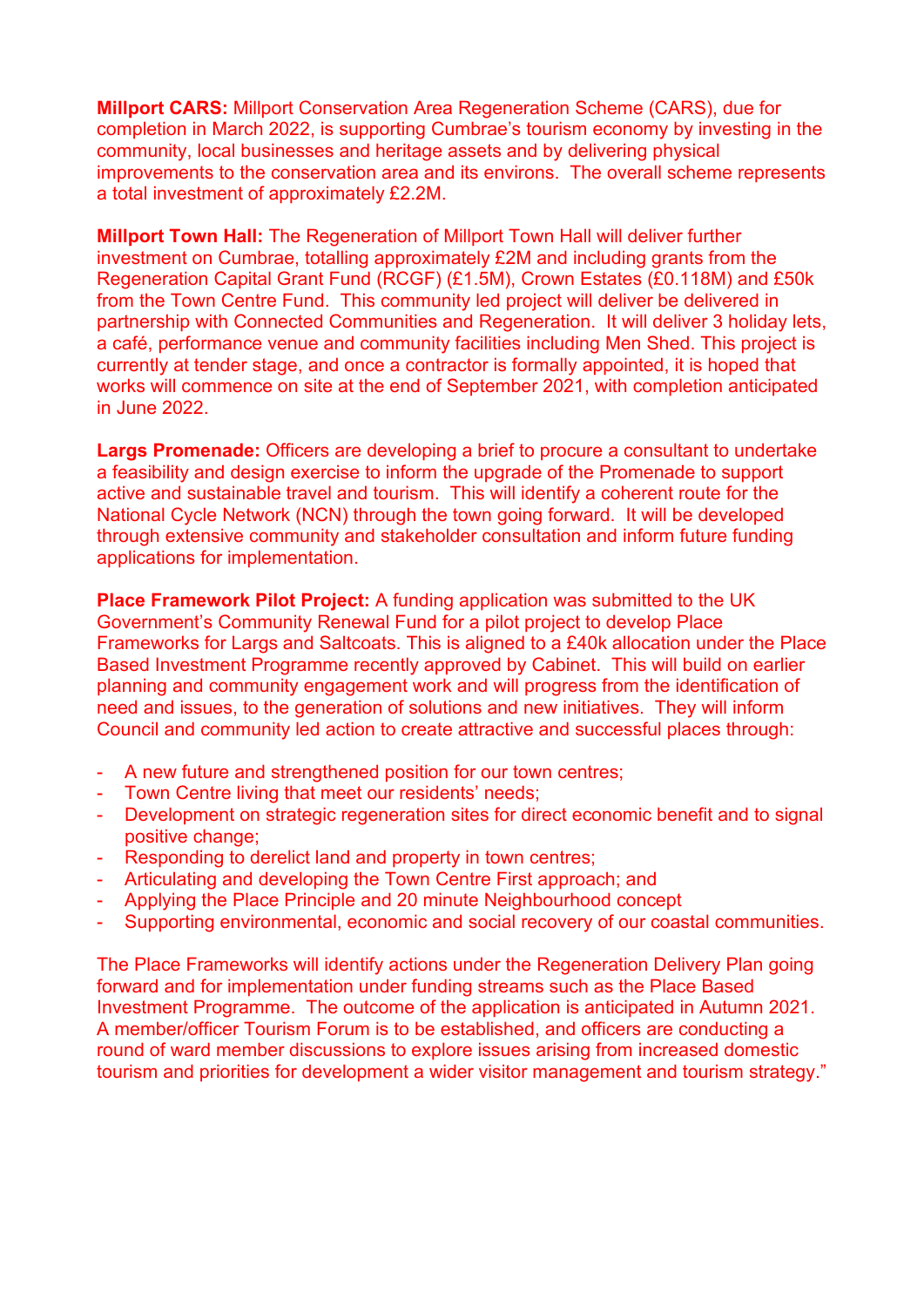(13) a question by Murdoch to the Leader of the Council in the following terms:

"When will North Ayrshire Council have a Policy in place on Motor Homes and Camper Vans?"

#### **Response**

"The Council intends to develop a strategic position relating to the use of motor homes and camper vans. It is noted that there has been an increase in domestic tourism over the summer of 2021, due to the global pandemic. While this is having a positive effect on North Ayrshire visitor economy business base, it has also presented operational challenges related to place management through additional pressures.

It is currently targeted that a visitor management strategy will be developed in advance of the 2022 peak summer season. The strategy development will be guided by an operational steering group comprising officers from a cross-representation of related services.

A series of meetings with all members (grouped by ward) have been arranged to establish issues and priorities within each ward and this will inform the establishment of a visitor management and tourism member forum to guide strategy development.

In advance of the establishment of a clear policy position, promotion materials will be published to encourage responsible tourism and the Council has been successful in early funding rounds of VisitScotland's Rural Tourism Infrastructure Fund designed to support the management of the impact of increased domestic tourism in rural areas. Additionally, specific issues have been addressed at Bowencraigs Car Park adjacent to Largs yacht Haven, and fronting the water, to install a temporary height barrier to manage the location of motorhomes at this site."

# **Question**

(14) a question by Murdoch to the Leader of the Council in the following terms:

"Will North Ayrshire Council be reconsidering how public toilets are funded maintained and accessible to members of the public as a result of Covid-19 and the need for public facilities to assist with public hygiene, health & wellbeing and tourism?"

#### **Response**

""Under the previous Administration, the annual budget meeting in 2016 considered a proposal to close all remaining public toilets. This followed a previous year's budget decision to remove all automated public conveniences. Two separate amendments to the 2016 proposal were put forward and accepted at the meeting: firstly, to retain the public toilets in Largs through recurring funding from the Largs Car Park Fund for their upkeep and maintenance; and secondly to retain the facilities in Saltcoats and Ardrossan by making savings in other General Services revenue budgets.

Contd.